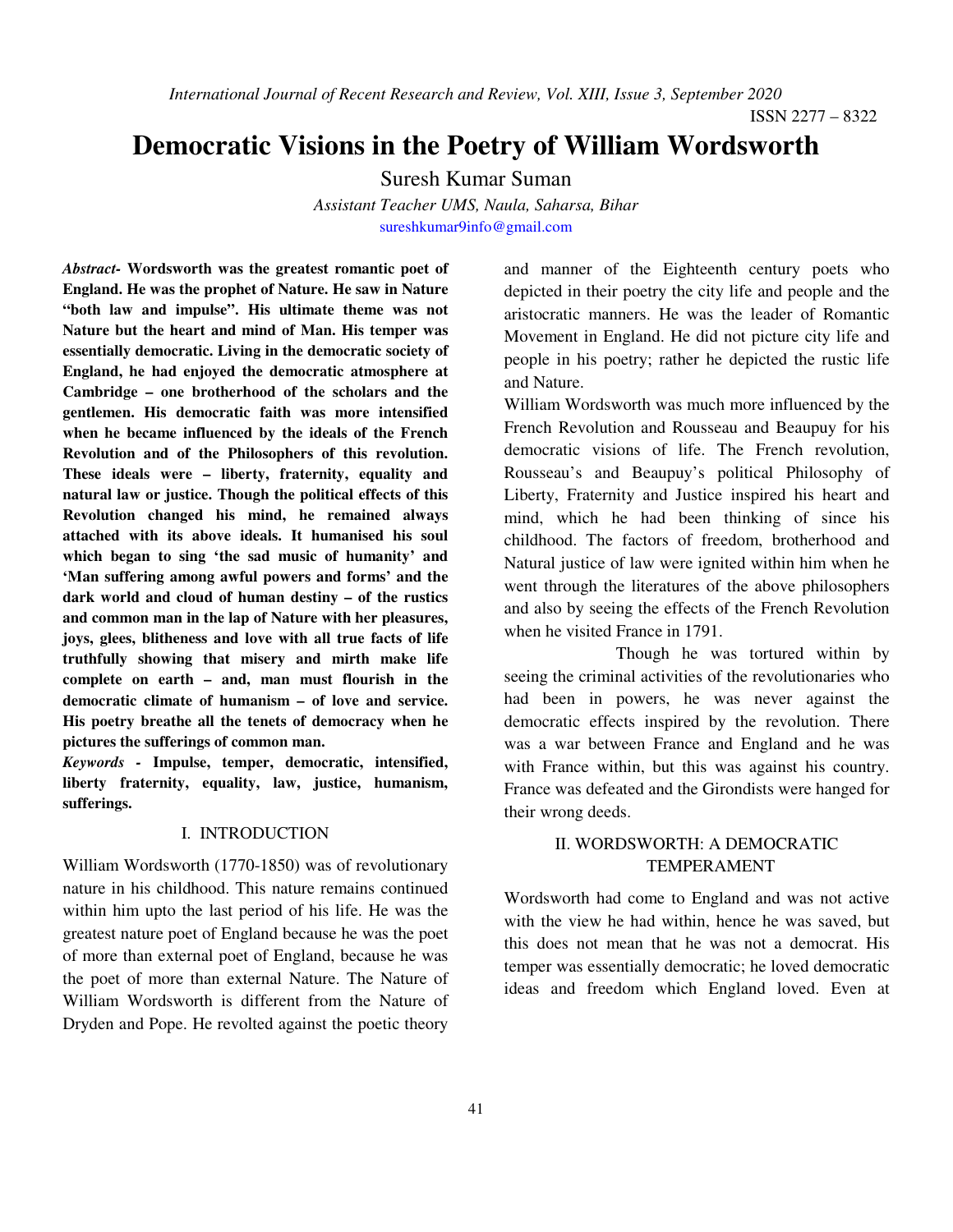Cambridge he had found a democratic atmosphere, which he presents in his '**The Prelude**;'

> We were brothers all. In honors as in one community. Scholars and gentlemen.<sup>[1]</sup> Wordsworth is generally acknowledged

as a poet of Nature. But he was a poet of Man also. The love of n Nature led him to the love of Man humanity at large. As he was a great personality who had lived in a democratic society and was much more influenced by the ideals of the French Revolution-Liberty, Equality, Fraternity and Natural justice, he depicted the simple rustic life of the peasants, the rustics, the shepherds, the mountain dwellers, pedlars the beggars, the leech gatherer and the ignorant and uncivilized who lived their simple lives in the midst of Nature and behaved as Nature taught them to behave. He worked upon this by testing human Nature in its elements-"By stripping our own hearts naked, and by looking out of ourselves towards men who lead the simplest lives and those most according to Nature, men who have never known false refinements wayward and artificial desires, effeminate ways of thing and feeling [2]."

 The unique Thoughts of the French Revolution of liberty, equality and fraternity-which led him to love the sad music of humanity, and portray the things and objects of Nature for the redemption of mankind from sufferings they had have here. The elemental qualities of man- love ,simplicity, frugality, industry and all that go to make for manhood can be found only in the people who live in the rural areas or in the lap of Nature. Wordsworth regarded such people as part of Nature. Huts and slums delighted him. Rural surroundings comforted him. Cottages invited him. He found love 'in huts where poor men lie'. He thought these things to be the resorts of liberty, labour, love and simplicity.

#### III. NATURE AND COMPASSION

**Resolution and Independence or The Leech-Gatherer** is the most characteristic poem of his. Here he has gathered up all his qualities, dignity, homeliness,

and meditation over Man and Nature, respectful pity for old age and poverty, detailed observation of natural things, together with an imaginative atmosphere, which melts and harmonizes the forms of cloud and rock and pool and the voices of wind and man into a single composition. Here in this poem, Man is with Nature and Nature with Man and Nature has come to him in his search after everything that she has to say to us or show to us. Considering this point F.L. Lucas has observed rightly that in our hard age he still stands out in passionate opposition 'as one who vindicates unceasingly the freedom of soul not only of Shakespeare and Milton but even of leech-gatherers and old shepherds like Michael, the individual worth, to the eye of vision, of even the meanest flower, even the commonest cloud'. Likewise, S. Brook has expressed his view 'It is by his close and loving penetration into the realities and simplicities of human life that he makes his claim of human life on our reverence as a poet [4].

 The ideals of Liberty, Equality and Fraternity are the outcomes of the French Revolution and the poet was much more influenced by them. His democratic and human sympathies were always in his mind and in his works.

 In the preface to the Lyrical Ballads, Wordsworth has spoken about poetry and the poet. His declarations about poetry and the poet are remarkable and points of deep study for a final consideration. He says there it is Man who occupies the place of prominence. A poet is one who depicts Man's thought and passions and feelings. The poet's thoughts, passions and feelings and passions are 'the general passions and thoughts and feelings of men.' The poet is a man and in that capacity he has a great missions in human society, he has to carry everywhere with him 'relationship and love' among the men of society as he is 'the rock of defence for human nature and an upholder and preserver. The differences among men can only be found in their language and customs, climate and soil, yet the poet 'binds them together by passions and knowledge the vast empire of human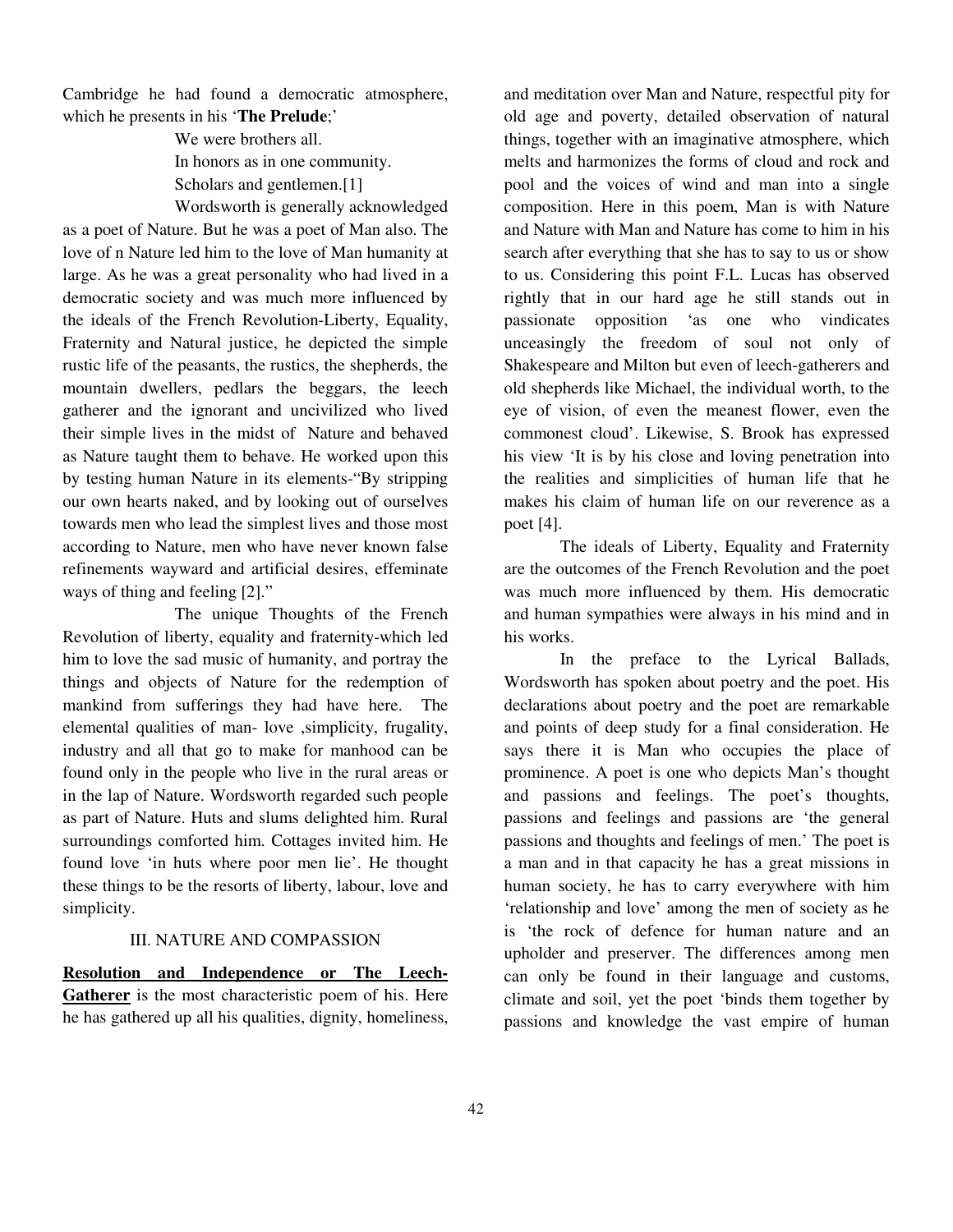society, as it is spread over the whole earth and over all time. As a poet, Wordsworth also has depicted and pictured the thoughts, passions and feelings of human beings in his poetry when he comes in contact with-the world of men at Cambridge outside his familiar Lake district. In *The Prelude*, he has described how Nature was slowly leading him to love Man and pay reverence for him. He was inspired by the ideals of Liberty, Equality and Fraternity and, hence, his human sympathies were aroused by these ideals and his vision was humanized. He became interested in the suffering and in the destiny of Man and the human condition on this earth. The unsophisticated perceptions and thoughts of peasantry, of children, of the rustic people of halfwitted human creatures attracted his heart's attentions of humble reverence and gratitude to them.

 The following passage, taken from the conclusion of the first book of **The Recluse**, may be considered to show or exhibit the humanistic visions of Wordsworth:-

**'On man, on Nature, and on Human Life,** 

**.................................................................** 

**Of truth, of Grandeur, Beauty, Love and Hope,** 

**.......................................................................** 

**Of moral strength, and intellectual power;** 

**.....................................................................** 

**Of the individual mind that keeps her own inviolate retirement subject there** 

**To conscience only, and the law supreme Of that intelligence which governs all l sing:-** 

The massacres in France had the effects which turned his faith in the French Revolution, but its effects remained intact in his mind. The peculiar human melody and vision of thought attracted him a lot. His experience in France, the moral crisis that he faced on his return from there and his contact with Michael Beaupuy humanized his soul and vision and built him into a poet of Man. His soul turned towards human sympathy and he did not live for looking in or at Nature only but to think for mankind. His love of mankind began to see the suffering of humanity and the

meagre of the mankind at large. He began to look upon Men from the stand point of a doctrine due to the influence of the French Revolution. The idea of one universal humanity began to replace the concern for particular phases of humanity. "The aching joy" the dizzy "raptures", which he felt for Nature in the second stage of his poetic vision, were driven away by his listening to the still, sad music of humanity'.

### IV. A UNIVERSAL POET

Though a great lover of Nature, William Wordsworth also had the realization of the innate dignity of man, and an aspiration for the universal brotherhood for men, and an opposition of the unfeeling arrangement and tyranny of society and government- the remarkable tenets and elements of democracy.

 These are the leading ideas during this period. He speaks of the change, the realization and the reconcilement of the different situations into one by Nature.

**Dust as we are, the immortal spirit grows Like harmony in music; there is a dark Inscrutable workmanship that reconciles Discordant elements makes them cling together In one society, ...............** 

This vision of clinging men 'together in one society is always in his mind and we find this vision or idea also depicted in The Prelude. Book IX, where he says

**…………….we should see the earth Unthwarted in her wish to recompense The meek, the lowly, patient child of toil'**

**............................................................**

**............................................................... And finally, as sum and crown of all, Should see the people having a strong hand In framing their own laws: whence better days To all mankind (The prelude, Book IX)**

 Wordsworth was always a true democrat as his birth and upbringing were in the democratic society of England. Though the effect of the French Revolution was always upon his mind and soul,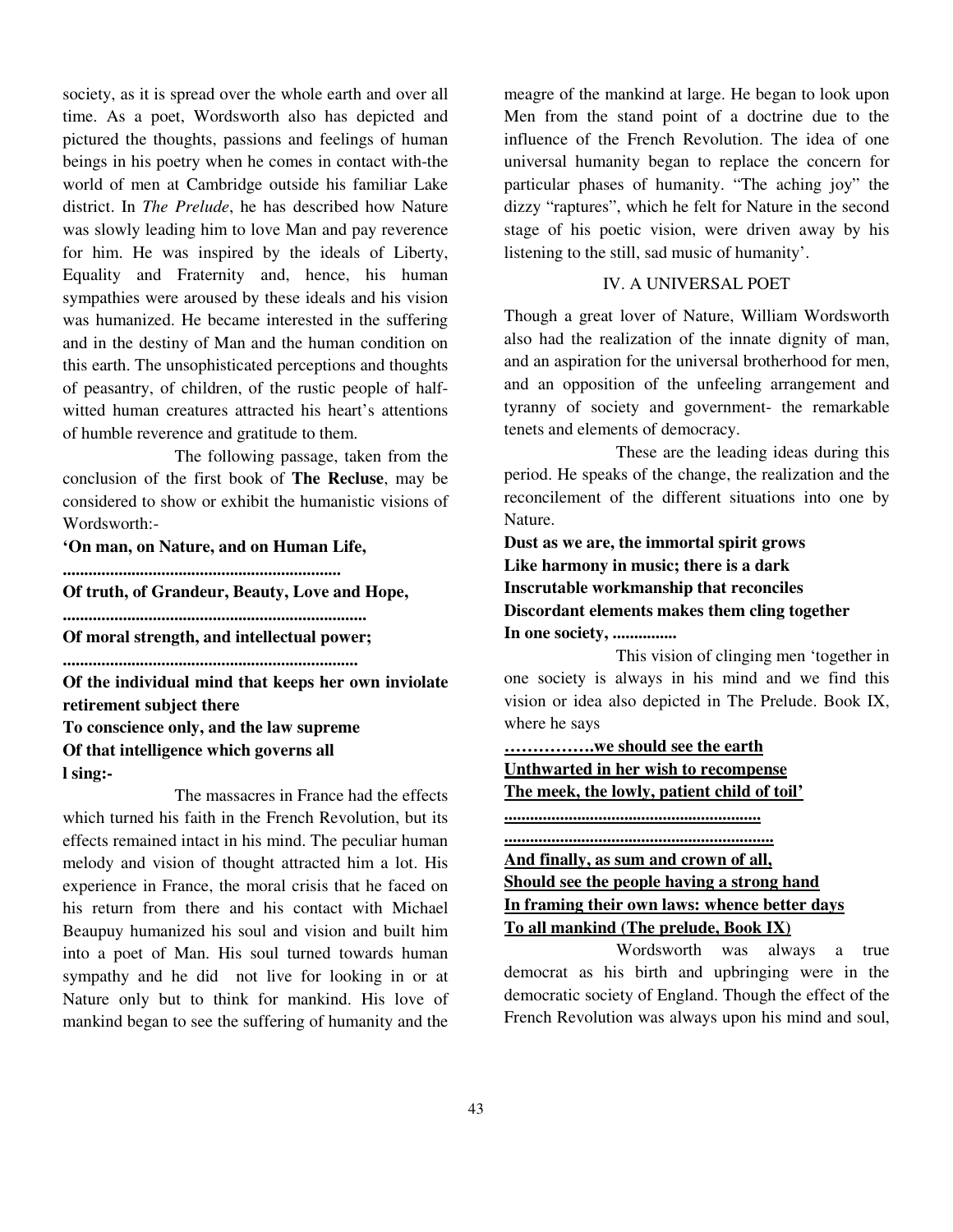yet he had come into some sorts of illusions, gloom and utter desolation as a result of the later phase of French Revolution. His happy illusions and visions regarding Nature and Man were dispelled when the French War brought destructions, aggressions and massacres. Now to his eye Nature was not as golden as before. "The glory and the freshness of a dream' that she had in the beginning, was then departed from heart. Formerly 'meadows, grove and stream, the earth and every common sight, appeared to him 'apparelled in celestial light.' Now they were shorn of that splendor and appeared in the common light of day (**Ode on Intimations of Immortality from Recollections of Early Childhood**). All things were to him now as 'something that is gone,' and so he says:

# **Whether is fled the visionary gleam? Where is it now, the glory and dream?**

 Things of Nature were as beautiful as before. Only they did not appear so beautiful to him:

**The rainbow comes and goes.** 

#### **And lovely is the rose:**

**But yet I know, where'er I go.**

## **That there hath passed away a glory from the earth**  [5]

Wordsworth returns to England 'with sorrow, disappointment vexing thoughts, confusion of the judgement' after seeing the French massacres- a' war of self-defense for one conquest' (The Prelude, Book XI), being oppressed inwardly and remains in despairs and desolations for some time. Dorothy and Coleridge come to the rescue of the poet who begins to gain strength by having his philosophic mind and by having a renewal of love of Man and of sympathy with the suffering humanity, finding there spiritual truth and beauty.

# **In the primal sympathy Which having been must ever be, In the soothing thoughts that spring Out of Human suffering**

The poet of **The prelude** vows to teach others how Man and Nature, mind and the external world are geared and in unison complete the motive principle of the universe, they act upon each- other so as to produce an infinite complexity of pain and pleasure. Love for Nature is not as passionate as before. It is calmer now. There is now mixed with it the love of humanity. He has recognized now man's affinity with nature and feels the unifying spirit that runs through all things, whose dwelling is in.

#### **The light of setting suns,**

**And the round ocean, and the living air, And the blue sky, and in the mind of man: A motion and a spirit, that impels All thinking things, all objects of all thought And rolls through all things** 

 In this spirit of nature and the mind of man, there is pre-arranged harmony which leads to the contemplation of humanity through Nature.

 Wordsworth, in course of his wanderings on the country roads came in contact with the humblest and simplest human beings. He became interested in the lives of the humblest and simplest human beings. He became interested in the lives of the so-called uncivilized, ignorant peasants, rustics, shepherds, Mountain-dwellers, who lived their simple lives in the midst of ………… Nature and behaved as Nature taught them to behave.

### V. WORDSWORTH'S HUMANISM

 Wordsworth's humanism lies in the fact that he descends among cottages and fields and among children, specially the children of the poor, without their parents to look after them. In this matter his thoughts were colored with the ideas of Rousseau, Michael Beaupuy and the French revolution itself and Godwin within his own country. In Wordsworth's time, the English peasantry was being ruined by the advance of capitalism in agriculture and industrial revolution and development in England. Wordsworth saw, in this process, the decay of the morals of the entire nation and was against the development of the capitalists and the growth of industrial progress destroying the interest of the people of the countryside.